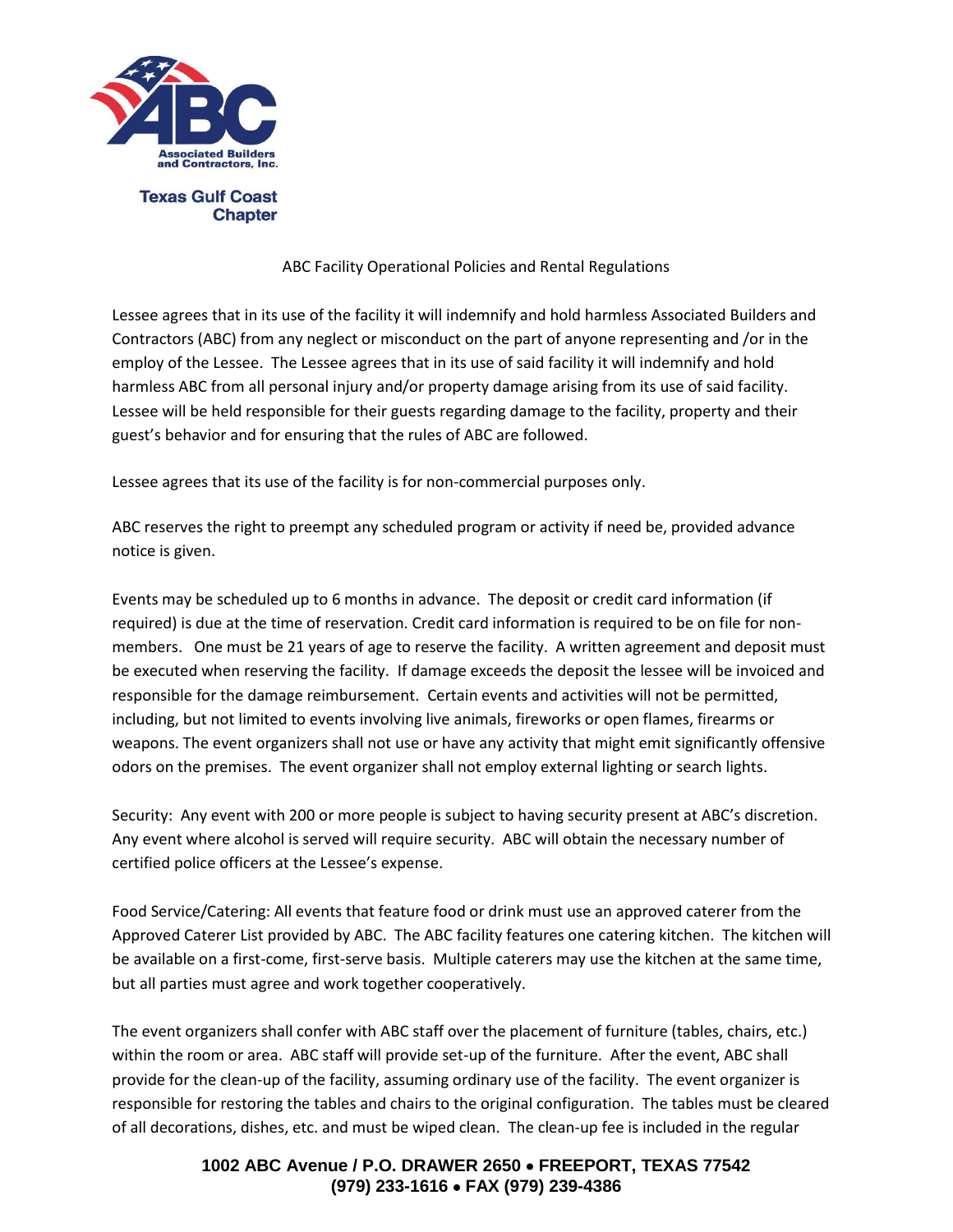rental rate/fee. If the event produces excessive trash or the area needs more than an ordinary cleaning, ABC may charge an additional clean-up fee.

Guest network access, both wired and wireless, is available at the facility. Wireless access is not open to the public. ABC staff will work with event organizers to manage network access for event participants.

I understand that I am responsible for the following when using the ABC facilities:

- 1. No smoking is allowed inside the facility or within 15 feet of the doors.
- 2. Table and chairs must be restored to the original configuration.
- 3. The table tops must be cleared and wiped clean.
- 4. No materials may be nailed, pinned, taped or fastened to the walls or ceilings.
- 5. All food must be removed from the refrigerator at the end of the event.
- 6. All equipment, decorations, etc. must be removed at the end of the event.
- 7. All trash must be placed in appropriate containers.
- 8. No red or purple beverages or red rose petals are allowed in the carpeted rooms.
- 9. No rice, confetti, glitter, hay or sawdust is permitted on the premises.
- 10. Alcohol must be kept in the reserved area at all times.
- 11. Premises must be vacated at the agreed upon time.

ABC reserves the right to control the premises and to enforce all rules for the management and operation of the premises. ABC staff and other designated representatives may enter the location, including any or all of the premises, at any time.

I have read the above rules and regulations and agree to follow them or will be subject to forfeiture of deposit fees and possible loss of privileges from using ABC facilities.

\_\_\_\_\_\_\_\_\_\_\_\_\_\_\_\_\_\_\_\_\_\_\_\_\_\_\_\_\_\_\_\_\_\_\_\_ \_\_\_\_\_\_\_\_\_\_\_\_\_\_\_\_\_\_\_\_\_

Signature of Lessee **Date** Date Date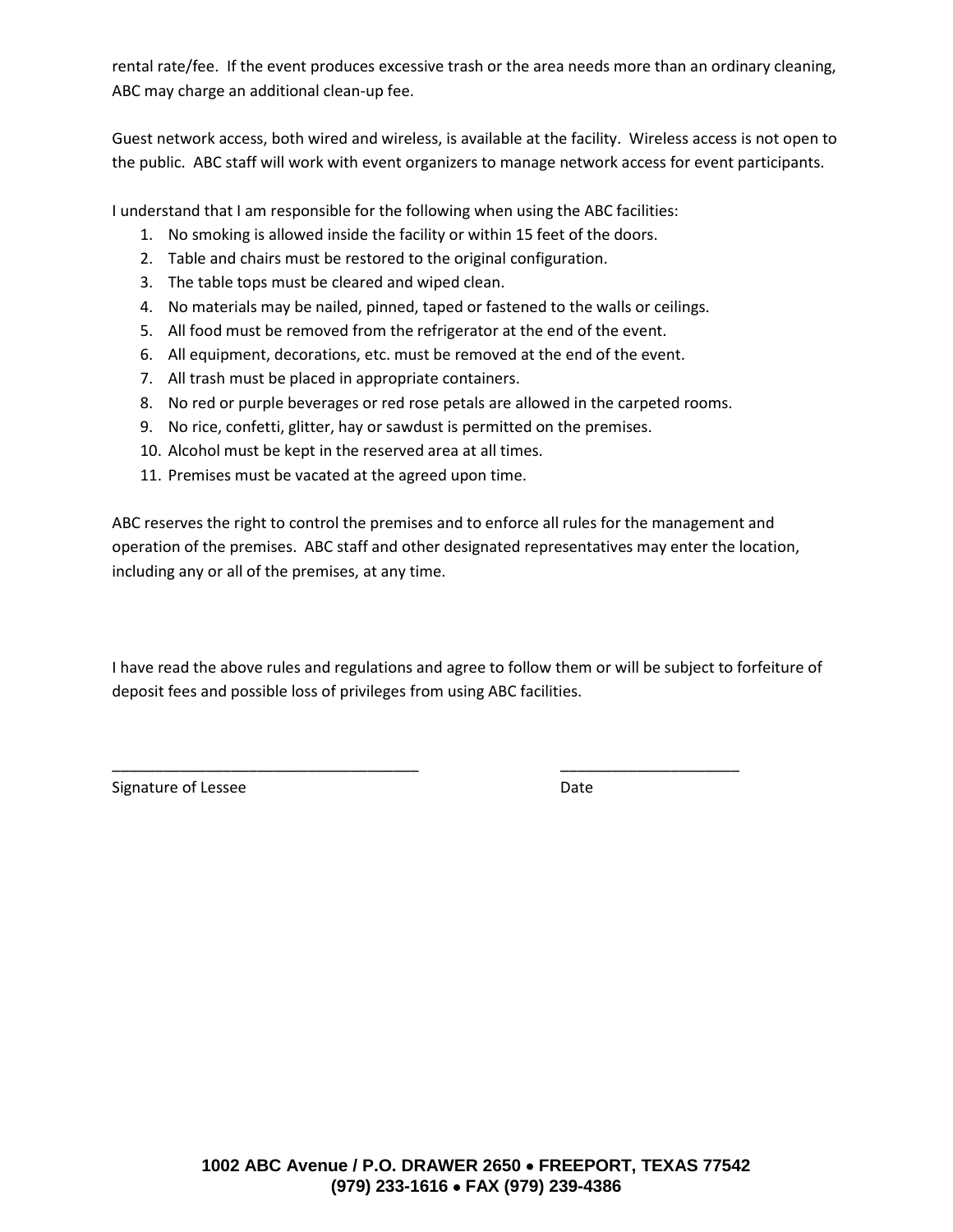

**Texas Gulf Coast** 

# **Chapter**

# **Approved Caterers**

1/3/17

| Brian's Bar B Q                   | 979-265-1232 |
|-----------------------------------|--------------|
| <b>El Toro Mexican Restaurant</b> | 979-265-5361 |
| LaCasona Mexican Restaurant       | 979-297-4226 |
| On the River Restaurant           | 979-233-1352 |
| <b>Talk About Good</b>            | 979-233-0665 |
| Riverpoint                        | 979-299-7444 |
| DJ's Bar-B-Que                    | 979-265-6331 |
| Bella Roma                        | 979-266-7194 |
| Johnny Carinos                    | 979-285-3570 |
| Gina Renee's Catering             | 979-864-9675 |
| <b>Wurst Haus</b>                 | 979-297-3003 |

Additional caterers may be added to the list upon approval by ABC.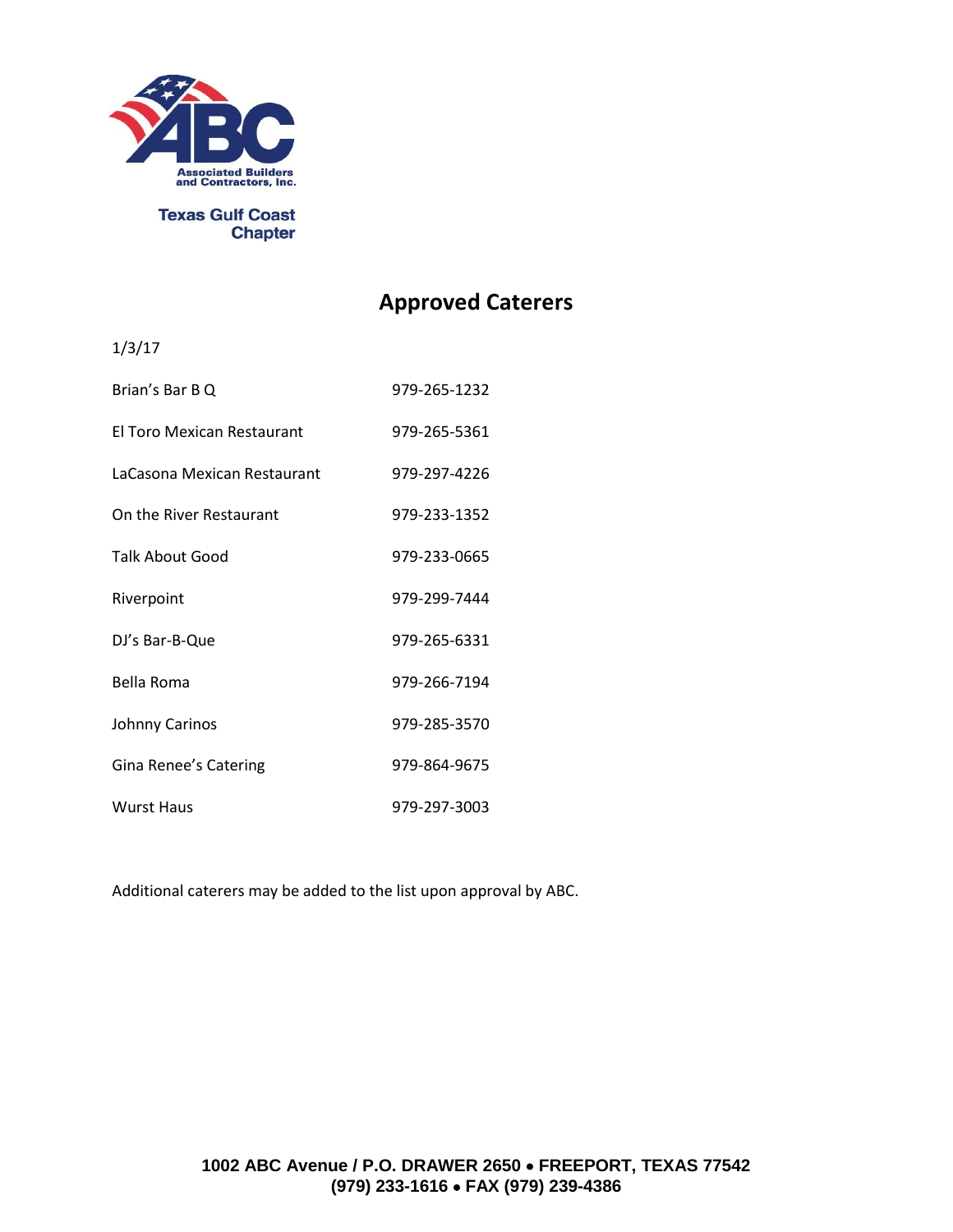

**Texas Gulf Coast Chapter** 



#### **Brazos A**

This room can be configured to seat 150 people banquet style with tables or 250 in auditorium seating. Internet (both wireless and wired) is available in the room. There are 3 projectors with both VGA and HDMI input capability and three screens. Images can be projected simultaneously to all three screens or each projector/screen can have a different source. The room has a Wireless Interactive Presentation System (WIPS) that provides complete untethered (full 1080p HD) wireless connectivity for 1-4 people and supports Windows, Mac and Android devices. This room has multiple speakers to support video sound and wireless microphones (hand held and lapel) are available. This room can be combined with Brazos B and C to seat 260 people banquet style with tables or 370 in auditorium style seating.



#### **Brazos B, C**

These rooms can be individually configured to seat 40 people banquet style with tables, 65 in auditorium seating or 40 in a classroom with tables arrangement. Internet (both wireless and wired) is available in these rooms. There is a projector in each room with both VGA and HDMI input capability. These rooms have a Wireless Interactive Presentation System (WIPS) that provides complete untethered (full 1080p HD) wireless connectivity for 1-4 people and supports Windows, Mac and Android devices. These rooms have multiple speakers to support video sound and wireless microphones are available. These rooms can be combined to seat 70 in banquet style with tables or 100 in auditorium style seating.



## **Classrooms 1, 2, 3**

Classroom has seating for 24 people (3 rows) with rectangular tables. Internet (both wireless and wired) is available in the room. The projector has both VGA and HDMI input capability. Classroom has a Wireless Interactive Presentation System (WIPS) that provides complete untethered (full 1080p HD) wireless connectivity for 1-4 people and supports Windows, Mac and Android devices. Classroom has speakers to support video sound.

> **1002 ABC Avenue / P.O. DRAWER 2650 FREEPORT, TEXAS 77542 (979) 233-1616 FAX (979) 239-4386**